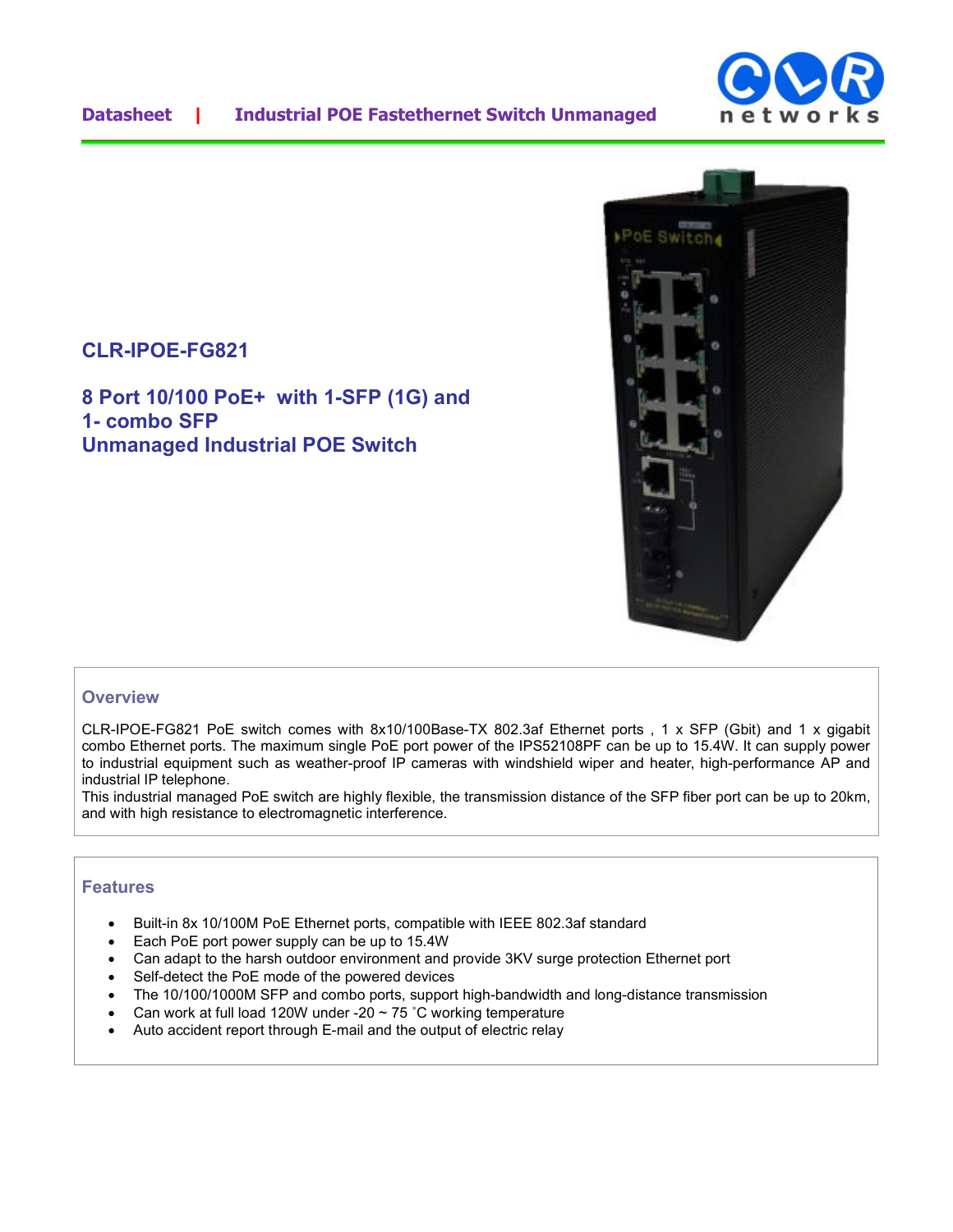

## **Datasheet | Industrial POE Fastethernet Switch Unmanaged**

| Interface                                       | 8 x 10/100/1000M RJ45 ports, 1 x 1000M SFP slot, 1 x 1000M combo (RJ45/SFP)                                                                                                                                                                                                                                                                                     |
|-------------------------------------------------|-----------------------------------------------------------------------------------------------------------------------------------------------------------------------------------------------------------------------------------------------------------------------------------------------------------------------------------------------------------------|
| PoF Parameters                                  | Supports IEEE802.3af international standard<br>Max Port Power: 15.4W<br>Total power: 120W<br>Power pin assignment: 1/2+; 3/6-(default)                                                                                                                                                                                                                          |
| <b>Forwarding Pattern</b>                       | store-and-forward                                                                                                                                                                                                                                                                                                                                               |
| Wavelength of fiber<br>port                     | Single mode 1310nm or 1550nm, multimode: 850nm                                                                                                                                                                                                                                                                                                                  |
| Transmission<br>Distance                        | 20km(Single mode), 550m(multimode)                                                                                                                                                                                                                                                                                                                              |
| Performance                                     | VLAN ID Range: VID $1 \sim 4094$<br>IGMP Group: 256<br>MAC Address Table Size: 8 K<br>Packet Buffer Memory: 1Mbit<br>MTBF: 190,000 hours (about 21 years)<br>Time: TBD<br>Database: Telcordia (Bellcore), GB                                                                                                                                                    |
| Network protocols<br>and<br>compliant standards | IEEE802.3: CSMA/CD<br>IEEE802.3i: 10Base-T<br>IEEE802.3u: 100Base-T<br>IEEE802.3ab: 1000Base-T<br>IEEE802.3z: 1000Base-LX                                                                                                                                                                                                                                       |
| Power                                           | Input: DC52V, AC/DC85~265V (optional)<br>3 green terminals<br>Maximum power consumption: 7.2W<br>Supporting alarm while power-lossing (DC12V/DC24V)                                                                                                                                                                                                             |
| Dimensions                                      | W*H*L: 128*105*47mm                                                                                                                                                                                                                                                                                                                                             |
| Environmental                                   | Working temperature: - 20 $\sim$ 75°C<br>Storage temperature: $-40 \sim 85^{\circ}$ C<br>Relative humidity: $5\% \sim 95\%$ (non-condensing)<br>Store humidity: $10\% \sim 95\%$ , no condensation                                                                                                                                                              |
| Housing                                         | Shell: IP30 protection grade, metal shell<br>Dimension (LxWxH): 165 x 145 x 45mm<br>Weight: 1030g<br>Installation Method: Rail-mounted/ Wall-mounted                                                                                                                                                                                                            |
| Standards                                       | EMI: FCC Part 15 Subpart B Class A, EN 55022 Class A; EMS: EN 61000-4-2<br>(ESD) Level 3, EN 61000-4-3 (RS) Level 3, EN 61000-4-4 (EFT) Level 3, EN<br>61000-4-5 (Surge) Level 3, EN 61000-4-6 (CS) Level 3, EN 61000-4-8; Traffic<br>Control: NEMA-TS2; Rail Traffic: EN 50121-4; Shock: IEC 60068-2-27; Freefall:<br>IEC 60068-2-32; Vibration: IEC 60068-2-6 |
| Safety                                          | CE Mark ,commercial<br>CE/LVD EN60950                                                                                                                                                                                                                                                                                                                           |